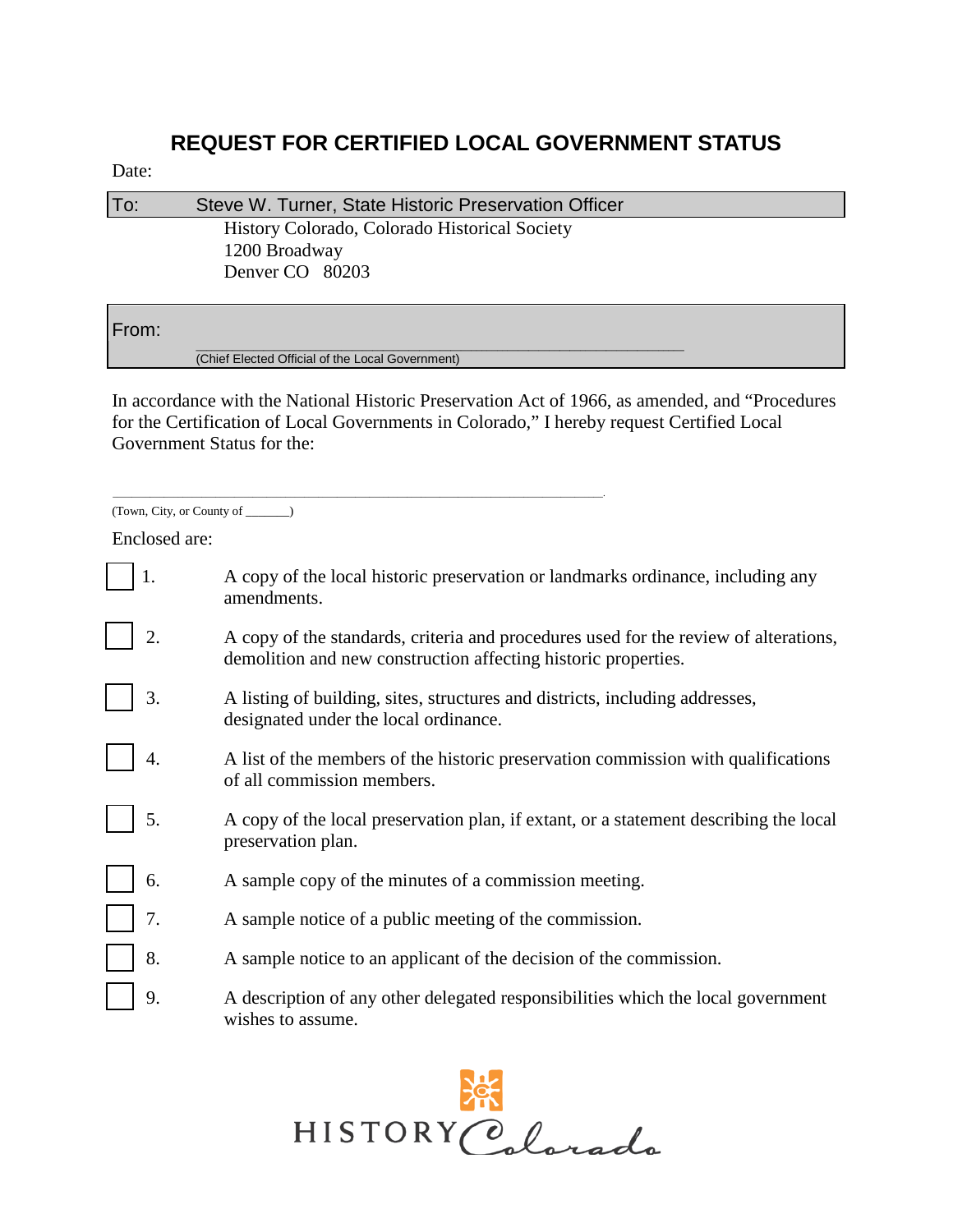The requirements for certification of local governments, as described in Section III of "Procedures for the certification of Local Governments in Colorado" are

currently fulfilled by

\_\_\_\_\_\_\_\_\_\_\_\_\_\_\_\_\_\_\_\_\_\_\_\_\_\_\_\_\_\_\_\_\_\_\_\_\_\_\_\_\_\_\_\_\_\_\_\_\_\_\_\_\_\_\_\_\_\_\_\_\_\_\_\_\_\_\_\_\_\_\_\_\_\_\_\_\_\_\_\_\_\_\_\_\_\_\_\_\_\_\_\_\_\_\_\_\_\_\_\_\_\_\_\_\_\_. (City, Town or County of \_\_\_\_\_\_\_\_\_\_\_\_\_\_)

(OR, with the exception(s) as described below. Indicate the appropriate item and provide the requested information if there are exceptions to the requirements.)

1. The historic preservation commission does not include professional member(s) from the disciplines of:

However, a reasonable effort to appoint such member(s) was made as follows (include a brief statement describing the efforts to appoint such professionals):

In the absence of such professionals on the commission, the local commission proposes to obtain such professional expertise, when required, as follows (include a brief statement describing the proposal):